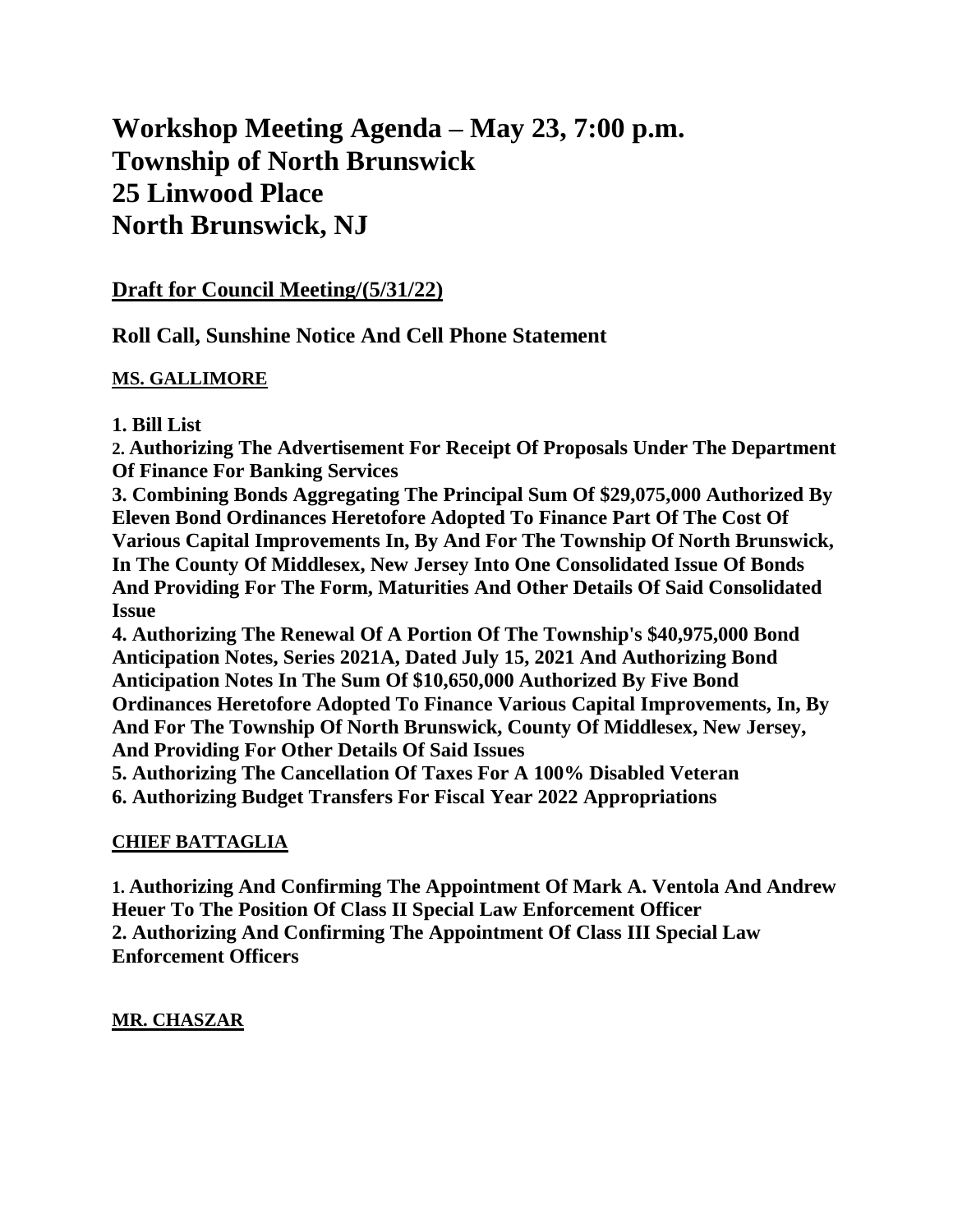**1. Authorizing An Amendment To Contract BID20004 With Sanitation Equipment Corp. For Replacement Parts For Automated Refuse Truck Bodies Under The Department Of Public Works**

**2. Authorizing The Award Of Contract BID22007 To For The Improvements Of Tennis Courts**

### **MS. PROGEBIN**

**1. Authorizing An Agreement With Police Sergeant David Incle And The Police Superior Officer's Association Of The North Brunswick Department Of Public Safety**

**2. Authorizing An Agreement With Police Sergeant Michael Braun And The Police Superior Officer's Association Of The North Brunswick Department Of Public Safety**

#### **MUNICIPAL CLERK**

**1. Approval Of Minutes Regular Council Meeting 05/02/22**

**2. Approval Of Minutes Special Council Meeting 05.09.22**

**3. Approval Of Minutes Regular Council Meeting 05/16/22**

**4. #22-11- Second Reading And Public Hearing - An Ordinance By The Township Of North Brunswick In Middlesex County, New Jersey Amending Chapter 205-3, Cannabis Route 1 Corridor Overlay Zone And The Cannabis Jersey Avenue Overlay Zone, And Amending Exhibit A "Map", Exhibit B "Map", And Exhibit C "Schedule Of Properties"**

**5. #22-12 - Second Reading And Public Hearing - An Ordinance Of The Township Of North Brunswick In The County Of Middlesex, New Jersey, To Acquire By Negotiated Agreement, Real Property Located Within The Township Of North Brunswick For Open Space And Other Governmental Purposes 6. #22-13 - Second Reading And Public Hearing - Bond Ordinance Providing For** 

**Capital Improvements For And By The Township Of North Brunswick, In The County Of Middlesex, New Jersey, Appropriating The Aggregate Amount Of \$3,000,000 Therefor And Authorizing The Issuance \$2,850,000 In Bonds And Notes Of The Township To Finance Part Of The Cost Thereof**

**7. Authorizing The Renewal Of Liquor Licenses For 2022-2023**

**Public Hearing**

**Adjourn**

# **NORTH BRUNSWICK TOWNSHIP COUNCIL**